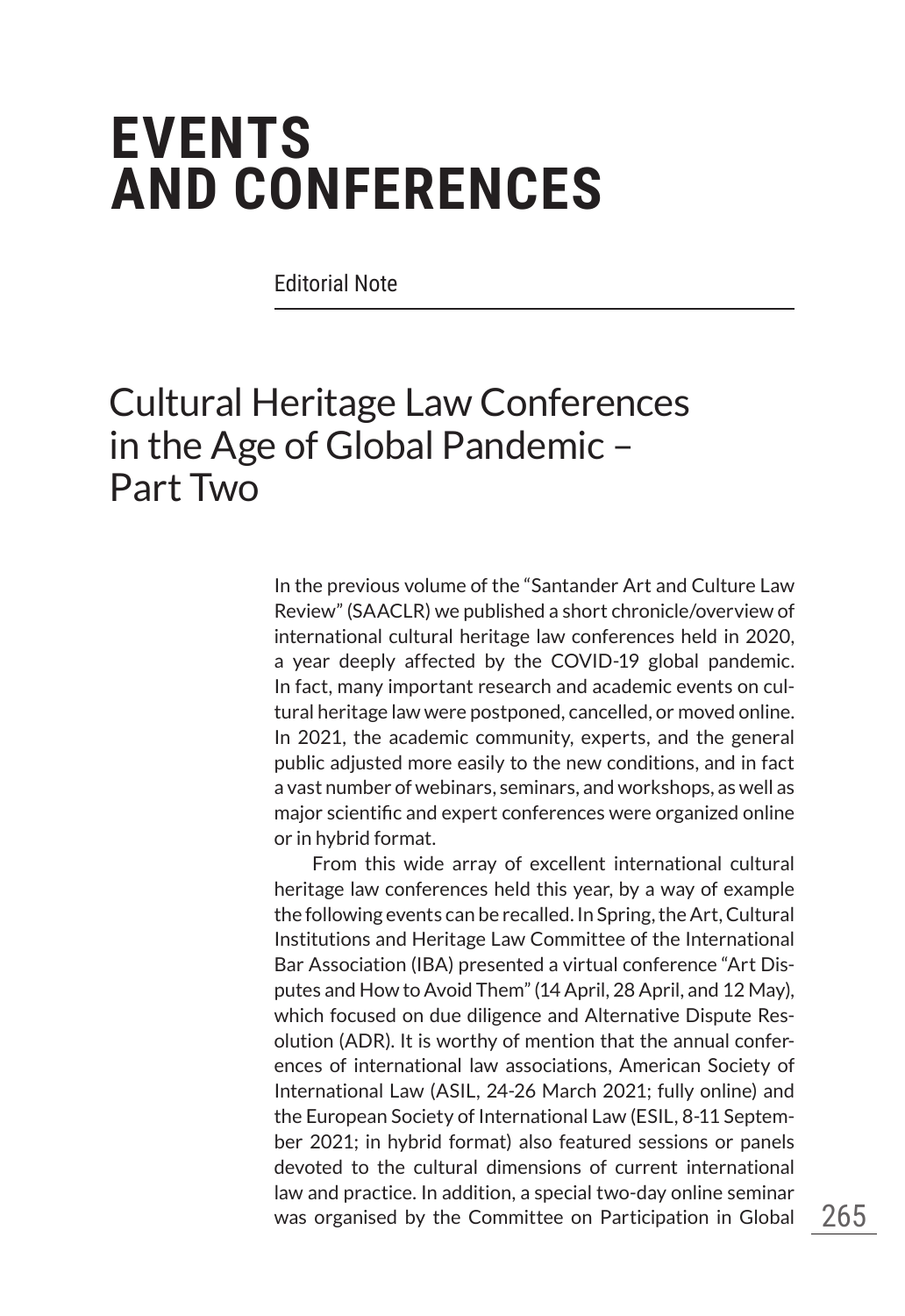## **EVENTS AND CONFERENCES**

## Editorial Note

Cultural Heritage Governance, entitled "Cultural Heritage, Participation & Sustainable Development" (6-7 July 2021), and hosted online by Strathmore School of Law in Nairobi, Kenya. This year, the Art Market Studies Association (TIAMSA) also organized its annual conference (moved from 2020): "The Art Market and the Museum: Ethics and Aesthetics of Institutional Collecting, Display and Patronage from c.1800 to the Present" (6-7 May, 3 June, 15-16 June 2021), hosted online by the University of Edinburgh and National Galleries Scotland. This conference addressed the key aspects of the present-day debate on the role, functions, and ethics of museums undertaken on the eve of the 26th ICOM General Conference, to be held in August 2022, which will again discuss the new definition of museum.

Alongside other events and webinars hosted by international societies, a large number of events in 2021 were held by universities and other academic centres. We would like to recall just three of them as they addressed matters of tremendous topical concern. On 22 September, the University of Bonn and the Court of Arbitration for Art (CAfA) jointly held a webinar: "Settling Art Disputes by Alternative Dispute Resolution (ADR): Future and Challenges in Germany and Worldwide". This roundtable outlined the difficulties of litigating art disputes in national courts and offered insights and expectations on the future prospects and challenges of settling art disputes via ADR, including the envisaged role of the CAfA. The same week of September (23-24), the UNESCO Chair in the International Law of the Protection of Cultural Heritage, the Department of Public International Law and International Organization of the Law Faculty and the Global Studies Institute of the University of Geneva organized the international colloquium, "Decolonizing Heritage – The Return of Cultural Objects to Africa: An International Law Perspective". This conference reviewed the history of colonial spoliations and analysed the legal obstacles and practical challenges to restitution, as well as the solutions available to African States and Indigenous peoples wanting to recover their cultural heritage. Finally, the Sapienza University of Rome held two large international conferences (in hybrid format) that addressed how international law can respond to the volume of current threats to cultural heritage worldwide caused by wilful damage and plunder. The first event, "The Intentional Destruction of the Cultural Heritage of Mankind (IDCHM): What Are the Remedies under International Law?" was held on 2-3 December at the Faculty of Law, while the second one, "The Protection of Cultural Heritage in Times of Peace and in Times of Armed Conflict", was organized by the Department of Political Sciences of Sapienza University and McGill University of Montréal, on 14 and 16 December. Both events gathered together a number of leading scholars and practitioners engaged in the protection of cultural heritage.

This year was also marked by the 41st session of the UNESCO General Conference in November, which established a common strategic vision and key priorities of this global organization in respect of science, education, and culture for the next eight years. Moreover, in 2021 many statutory bodies of UNESCO, and other

266